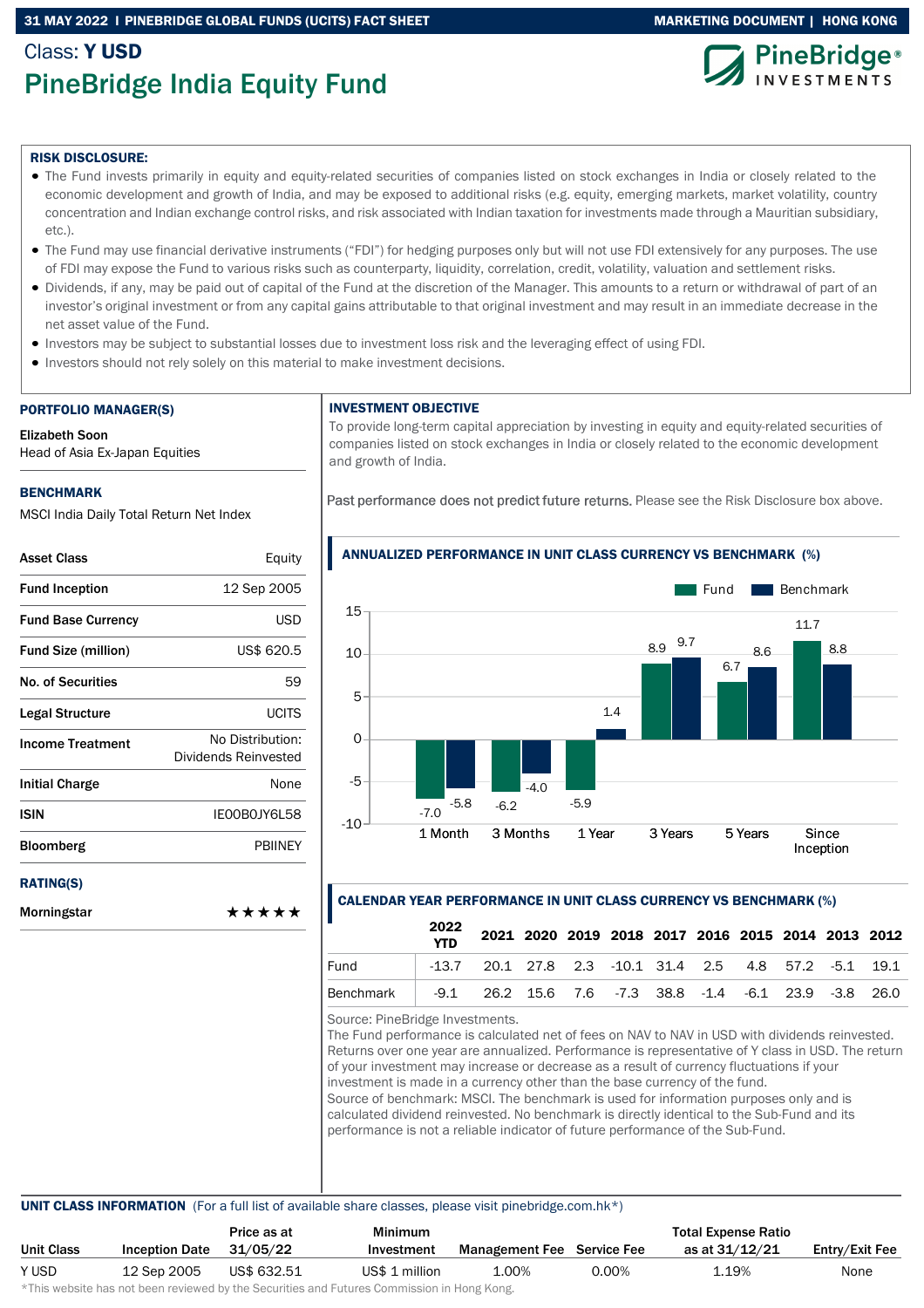# Class: Y USD

# PineBridge India Equity Fund

# SECTOR BREAKDOWN (%)

|                               | <b>FUND</b> | <b>BENCHMARK</b> |  |  |
|-------------------------------|-------------|------------------|--|--|
| <b>Financials</b>             | 25.0        | 24.0             |  |  |
| Information Technology        | 18.3        | 16.5             |  |  |
| <b>Materials</b>              | 12.1        | 9.4              |  |  |
| <b>Health Care</b>            | 9.9         | 4.6              |  |  |
| <b>Consumer Discretionary</b> | 9.4         | 8.7              |  |  |
| <b>Consumer Staples</b>       | 6.9         | 8.9              |  |  |
| Industrials                   | 6.4         | 4.9              |  |  |
| Utilities                     | 1.5         | 6.0              |  |  |
| Other                         | 0.5         | 16.9             |  |  |
| Cash                          | 10.1        | 0.0              |  |  |

# FUND ANALYSIS

|                        | <b>3 YEARS</b> |
|------------------------|----------------|
| Information Ratio      | $-0.1$         |
| Sharpe Ratio           | 0.4            |
| Alpha $(%)$            | 0.7            |
| Tracking Error (%)     | 7.5            |
| Standard Deviation (%) | 20.5           |
| Beta                   | 0.8            |
| R Squared (%)          | 91.0           |

# PORTFOLIO CHARACTERISTICS

| Wtd Avg Mkt Cap US\$ million | 36,857.0 |
|------------------------------|----------|
| P/E Ratio                    | 25.8     |
| P/B Ratio                    | 4.5      |
| <b>ROE</b> (%)               | 21.1     |
| Debt to Equity Ratio         | 0.55     |

# **GLOSSARY**

Alpha: Measures the relative performance generated by the fund compared to the benchmark. An alpha of 1.0 indicates that the fund has outperformed its benchmark by 1%, after adjusting for risk of the benchmark.

Beta: Reflects sensitivity of the fund's returns to that of benchmark returns. A beta of 1.05 suggests that the fund could perform 5% better than the benchmark in up market and 5% worse in down market, assuming all other factors remain constant.

Exit Fee: Fee charged to investors when they redeem unit from a fund.

Information Ratio: Measures the funds returns above the benchmark returns relative to the risk (volatility) of the excess returns. It is a measure that identifies the consistency of the manager to outperform the benchmark.

Initial Fee: Fee charged to investors when they purchase units in a fund.

Management Fee: Percentage of the fund's assets that unitholders pay annually as remuneration to the investment adviser for managing the fund.

R Squared: Reflects the proportion of fund performance explained by changes in the benchmark. A high R-squared indicates the fund's performance has been in line with the benchmark. A low R-squared indicates the fund's performance has not been in line with the benchmark.

Service Fee: Percentage of fund's assets that retail unitholders pay annually for distribution services.

Sharpe Ratio: Measure of the fund's risk adjusted performance calculated as the portfolio returns in excess of the risk-free rate, divided by the risk (volatility) i.e. the Standard Deviation. The higher the Sharpe Ratio the better the returns compared to the risk taken.

Total Expense Ratio (TER): Estimated percentage (annualized) of fund assets used to pay for management fees and operating expenses, including service fees (if any) incurred by the fund. Fund expenses are reflected in the NAV. When calculating the TER, PineBridge has used the amount of expenses that it has received or estimated in its capacity as the Fund's Manager. Please note that the expense ratio includes variable expenses that are based on a number of factors including fund size, transactions, and other expenses. No assurance can be given that the TER will be realized over any future given period.

Tracking Error: Reflects the degree of variability of fund returns in relation to the benchmark. The lower the number the closer the fund's historic performance is to the benchmark.

# TOP TEN HOLDINGS (%)

|                                                 | FUND |
|-------------------------------------------------|------|
| <b>HDFC Bank Limited</b>                        | 9.1  |
| <b>Shree Cement Limited</b>                     | 8.8  |
| Infosys Limited                                 | 6.0  |
| Divi's Laboratories Limited                     | 5.5  |
| Bajaj Finance Limited                           | 5.4  |
| <b>Tata Consultancy Services Limited</b>        | 4.4  |
| eClerx Services Limited                         | 3.9  |
| Bajaj Auto Limited                              | 3.8  |
| Housing Development Finance Corporation Limited | 3.8  |
| <b>Hindustan Unilever Limited</b>               | 2.9  |



Fundation